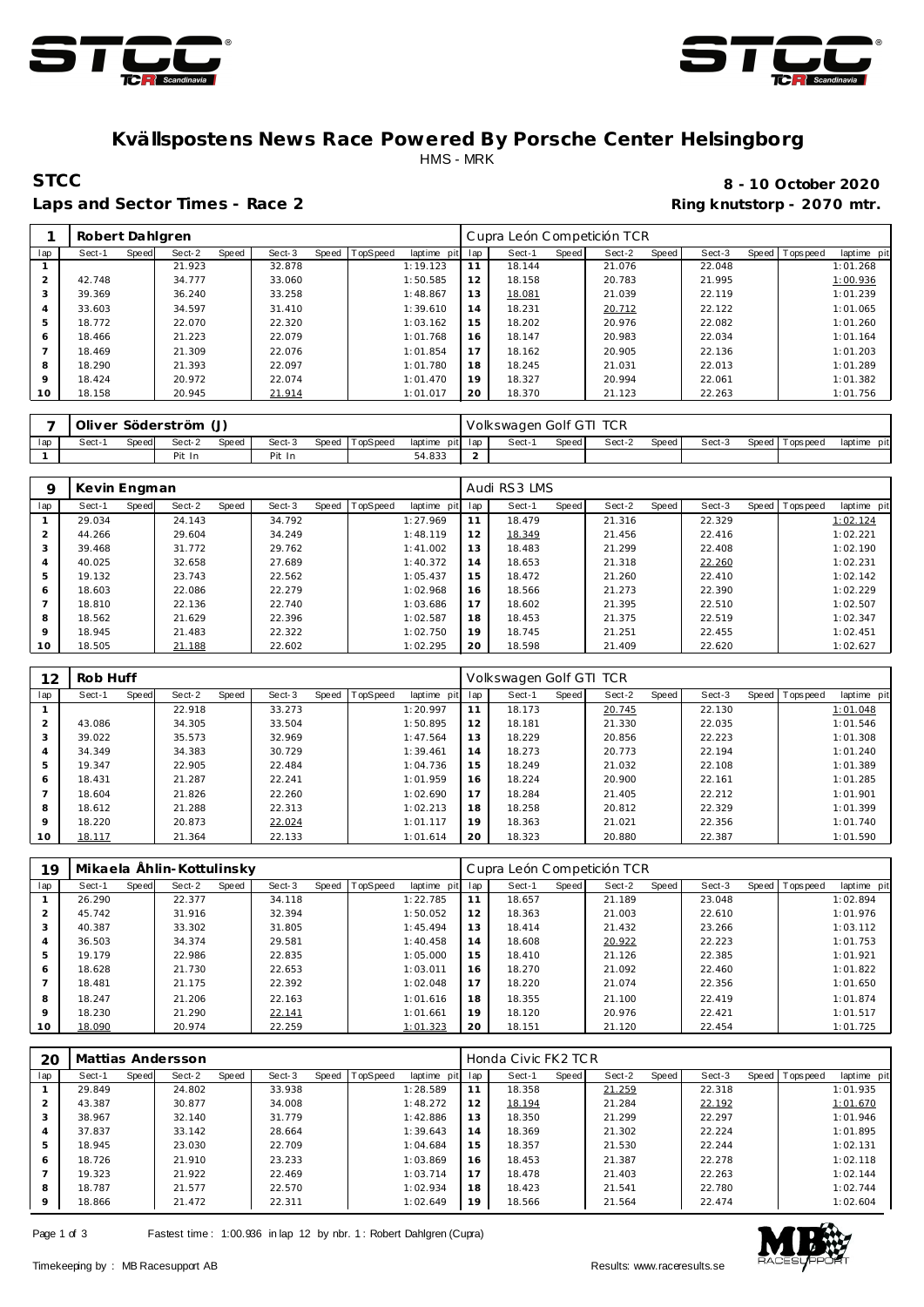



### **Kvällspostens News Race Powered By Porsche Center Helsingborg** HMS - MRK

Laps and Sector Times - Race 2 **Ring and Sector Times - Ring knutstorp** - 2070 mtr.

## **STCC 8 - 10 October 2020**

| 10             | 18.329          |              | 21.361 |       | 22.368 |       |                 | 1:02.058    | 20      | 18.573                  |       | 21.556 |       | 22.430 |         |           | 1:02.559    |
|----------------|-----------------|--------------|--------|-------|--------|-------|-----------------|-------------|---------|-------------------------|-------|--------|-------|--------|---------|-----------|-------------|
|                |                 |              |        |       |        |       |                 |             |         |                         |       |        |       |        |         |           |             |
| 21             | Andreas Ahlberg |              |        |       |        |       |                 |             |         | Volkswagen Golf GTI TCR |       |        |       |        |         |           |             |
| lap            | Sect-1          | <b>Speed</b> | Sect-2 | Speed | Sect-3 | Speed | <b>TopSpeed</b> | laptime pit | lap     | Sect-1                  | Speed | Sect-2 | Speed | Sect-3 | Speed I | Tops peed | laptime pit |
|                | 28.523          |              | 22.026 |       | 34.173 |       |                 | 1:24.722    | $\circ$ | 18.449                  |       | 21.458 |       | 22.198 |         |           | 1:02.105    |
| $\overline{2}$ | 46.238          |              | 30.917 |       | 32.967 |       |                 | 1:50.122    | 10      | 18.134                  |       | 21.607 |       | 22.189 |         |           | 1:01.930    |
| 3              | 40.266          |              | 33.046 |       | 31.112 |       |                 | 1:44.424    | 11      | 18.311                  |       | 21.554 |       | 22.275 |         |           | 1:02.140    |
| 4              | 37.159          |              | 34.424 |       | 29.024 |       |                 | 1:40.607    | 12      | 18.344                  |       | 21.334 |       | 22.347 |         |           | 1:02.025    |
| 5              | 18.921          |              | 23.204 |       | 22.810 |       |                 | 1:04.935    | 13      | 18.434                  |       | 21.402 |       | 22.626 |         |           | 1:02.462    |
| 6              | 18.637          |              | 21.732 |       | 22.937 |       |                 | 1:03.306    | 14      | 29.494                  |       | 21.784 |       | 22.778 |         |           | 1:14.056    |
|                | 18.964          |              | 21.329 |       | 22.071 |       |                 | 1:02.364    | 15      | 19.888                  |       | 23.137 |       | Pit In |         |           | 1:40.049    |
| 8              | 18.224          |              | 21.071 |       | 21.949 |       |                 | 1:01.244    | 16      |                         |       |        |       |        |         |           |             |

| 22             | Albin Wärnelöv |       |        |       |        |       |          |             |     | Hyundai i30 N TCR |       |        |       |        |                   |             |
|----------------|----------------|-------|--------|-------|--------|-------|----------|-------------|-----|-------------------|-------|--------|-------|--------|-------------------|-------------|
| lap            | Sect-1         | Speed | Sect-2 | Speed | Sect-3 | Speed | TopSpeed | laptime pit | lap | Sect-1            | Speed | Sect-2 | Speed | Sect-3 | Speed   Tops peed | laptime pit |
|                | 28.679         |       | 23.690 |       | 33.435 |       |          | 1:25.804    | 11  | 18.320            |       | 21.309 |       | 22.326 |                   | 1:01.955    |
| $\overline{2}$ | 44.119         |       | 30.373 |       | 34.256 |       |          | 1:48.748    | 12  | 18.589            |       | 21.284 |       | 22.491 |                   | 1:02.364    |
| 3              | 39.165         |       | 32.693 |       | 32.017 |       |          | 1:43.875    | 13  | 18.354            |       | 21.152 |       | 22.531 |                   | 1:02.037    |
| 4              | 36.513         |       | 33.905 |       | 29.101 |       |          | 1:39.519    | 14  | 18.391            |       | 21.119 |       | 22.386 |                   | 1:01.896    |
| 5              | 19.069         |       | 22.889 |       | 23.099 |       |          | 1:05.057    | 15  | 18.443            |       | 21.278 |       | 22.628 |                   | 1:02.349    |
| 6              | 18.434         |       | 21.932 |       | 23.571 |       |          | 1:03.937    | 16  | 18.644            |       | 21.759 |       | 22.440 |                   | 1:02.843    |
|                | 19.035         |       | 21.672 |       | 22.935 |       |          | 1:03.642    | 17  | 18.524            |       | 21.541 |       | 22.841 |                   | 1:02.906    |
| 8              | 18.636         |       | 21.451 |       | 23.063 |       |          | 1:03.150    | 18  | 18.420            |       | 21.442 |       | 22.711 |                   | 1:02.573    |
| $\circ$        | 20.210         |       | 21.914 |       | 22.593 |       |          | 1:04.717    | 19  | 18.559            |       | 21.241 |       | 22.458 |                   | 1:02.258    |
| 10             | 18.406         |       | 22.111 |       | 22.405 |       |          | 1:02.922    | 20  | 18.383            |       | 21.210 |       | 22.695 |                   | 1:02.288    |

| 37             | Daniel Haglöf |       |        |       |        |       |                 |             |     | Cupra León Competición TCR |       |        |       |        |                |             |
|----------------|---------------|-------|--------|-------|--------|-------|-----------------|-------------|-----|----------------------------|-------|--------|-------|--------|----------------|-------------|
| lap            | Sect-1        | Speed | Sect-2 | Speed | Sect-3 | Speed | <b>TopSpeed</b> | laptime pit | lap | Sect-1                     | Speed | Sect-2 | Speed | Sect-3 | Speed Topspeed | laptime pit |
|                | 23.359        |       | 22.225 |       | 34.118 |       |                 | 1:19.702    | 11  | 18.457                     |       | 21.357 |       | 22.363 |                | 1:02.177    |
| 2              | 42.970        |       | 34.387 |       | 33.099 |       |                 | 1:50.456    | 12  | 18.251                     |       | 21.467 |       | 22.227 |                | 1:01.945    |
| 3              | 39.164        |       | 35.233 |       | 32.655 |       |                 | 1:47.052    | 13  | 18.301                     |       | 20.922 |       | 22.245 |                | 1:01.468    |
| 4              | 35.057        |       | 34.325 |       | 30.361 |       |                 | 1:39.743    | 14  | 18.235                     |       | 21.300 |       | 22.334 |                | 1:01.869    |
| 5              | 18.948        |       | 23.260 |       | 22.626 |       |                 | 1:04.834    | 15  | 18.350                     |       | 21.107 |       | 22.138 |                | 1:01.595    |
| 6              | 18.424        |       | 21.951 |       | 22.562 |       |                 | 1:02.937    | 16  | 18.194                     |       | 20.977 |       | 22.241 |                | 1:01.412    |
| $\overline{ }$ | 18.495        |       | 21.321 |       | 22.288 |       |                 | 1:02.104    | 17  | 18.182                     |       | 22.370 |       | 22.123 |                | 1:02.675    |
| 8              | 18.214        |       | 21.384 |       | 22.248 |       |                 | 1:01.846    | 18  | 18.178                     |       | 21.057 |       | 29.221 |                | 1:08.456    |
| $\circ$        | 18.985        |       | 24.920 |       | 22.683 |       |                 | 1:06.588    | 19  | 18.628                     |       | 21.398 |       | 22.366 |                | 1:02.392    |
| 10             | 18.735        |       | 21.966 |       | 22.503 |       |                 | 1:03.204    | 20  | 18.685                     |       | 21.304 |       | 22.369 |                | 1:02.358    |

| 45      | Emil Persson |       |        |       |        |       |          |             |     | Volkswagen Golf GTI TCR |       |        |       |        |                |             |
|---------|--------------|-------|--------|-------|--------|-------|----------|-------------|-----|-------------------------|-------|--------|-------|--------|----------------|-------------|
| lap     | Sect-1       | Speed | Sect-2 | Speed | Sect-3 | Speed | TopSpeed | laptime pit | lap | Sect-1                  | Speed | Sect-2 | Speed | Sect-3 | Speed Topspeed | laptime pit |
|         | 23.171       |       | 22.571 |       | 34.114 |       |          | 1:19.856    | 11  | 19.022                  |       | 21.979 |       | 23.023 |                | 1:04.024    |
|         | 45.770       |       | 32.314 |       | 32.033 |       |          | 1:50.117    | 12  | 18.991                  |       | 21.794 |       | 22.762 |                | 1:03.547    |
| 3       | 40.581       |       | 33.686 |       | 31.995 |       |          | 1:46.262    | 13  | 18.833                  |       | 22.345 |       | 23.120 |                | 1:04.298    |
| 4       | 35.976       |       | 34.612 |       | 29.854 |       |          | 1:40.442    | 14  | 19.086                  |       | 21.955 |       | 23.054 |                | 1:04.095    |
|         | 18.733       |       | 22.997 |       | 22.934 |       |          | 1:04.664    | 15  | 18.989                  |       | 21.726 |       | 23.530 |                | 1:04.245    |
| 6       | 18.628       |       | 21.730 |       | 23.867 |       |          | 1:04.225    | 16  | 18.886                  |       | 21.980 |       | 22.982 |                | 1:03.848    |
|         | 19.289       |       | 21.819 |       | 22.854 |       |          | 1:03.962    | 17  | 18.779                  |       | 21.827 |       | 22.803 |                | 1:03.409    |
| 8       | 18.635       |       | 21.791 |       | 23.457 |       |          | 1:03.883    | 18  | 19.008                  |       | 21.863 |       | 22.864 |                | 1:03.735    |
| $\circ$ | 20.035       |       | 21.999 |       | 23.423 |       |          | 1:05.457    | 19  | 19.230                  |       | 21.922 |       | 23.030 |                | 1:04.182    |
| 10      | 19.006       |       | 22.158 |       | 23.204 |       |          | 1:04.368    | 20  | 18.824                  |       | 21.617 |       | 23.286 |                | 1:03.727    |
|         |              |       |        |       |        |       |          |             |     |                         |       |        |       |        |                |             |

| 48  | Mikael Karlsson |       |        |       |        |                |                 | Volkswagen Golf GTI TCR |       |        |       |        |                 |             |
|-----|-----------------|-------|--------|-------|--------|----------------|-----------------|-------------------------|-------|--------|-------|--------|-----------------|-------------|
| lap | Sect-           | Speed | Sect-2 | Speed | Sect-3 | Speed TopSpeed | laptime pit lap | Sect-1                  | Speed | Sect-2 | Speed | Sect-3 | Speed Tops peed | laptime pit |

| -51 | Hannes Morin (J) |       |        |       |        |       |          |             |     | Audi RS3 LMS |       |        |       |        |                 |             |
|-----|------------------|-------|--------|-------|--------|-------|----------|-------------|-----|--------------|-------|--------|-------|--------|-----------------|-------------|
| lap | Sect-1           | Speed | Sect-2 | Speed | Sect-3 | Speed | TopSpeed | laptime pit | lap | Sect-1       | Speed | Sect-2 | Speed | Sect-3 | Speed Tops peed | laptime pit |
|     |                  |       | 22.374 |       | 34.226 |       |          | 1:22.956    |     | 18.138       |       | 21.648 |       | 22.330 |                 | 1:02.116    |
|     | 44.153           |       | 33.604 |       | 32.795 |       |          | 1:50.552    | 12  | 18.161       |       | 21.222 |       | 22.493 |                 | 1:01.876    |
| 3   | 39.526           |       | 34.789 |       | 32.249 |       |          | 1:46.564    | 13  | 18.284       |       | 21.551 |       | 23.037 |                 | 1:02.872    |
| 4   | 35.263           |       | 34.779 |       | 30.192 |       |          | 1:40.234    | 14  | 19.095       |       | 21.691 |       | 22.146 |                 | 1:02.932    |
| 5   | 18.559           |       | 23.264 |       | 22.942 |       |          | 1:04.765    | 15  | 18.296       |       | 21.409 |       | 22.330 |                 | 1:02.035    |
| 6   | 18.487           |       | 21.665 |       | 22.368 |       |          | 1:02.520    | 16  | 18.282       |       | 21.484 |       | 22.396 |                 | 1:02.162    |
|     | 18.520           |       | 21.575 |       | 22.207 |       |          | 1:02.302    |     | 18.247       |       | 21.915 |       | 22.309 |                 | 1:02.471    |
| 8   | 18.149           |       | 21.380 |       | 22.268 |       |          | 1:01.797    | 18  | 18.286       |       | 21.530 |       | 23.467 |                 | 1:03.283    |
|     | 18.878           |       | 22.166 |       | 22.163 |       |          | 1:03.207    | 19  | 18.220       |       | 21.390 |       | 22.387 |                 | 1:01.997    |